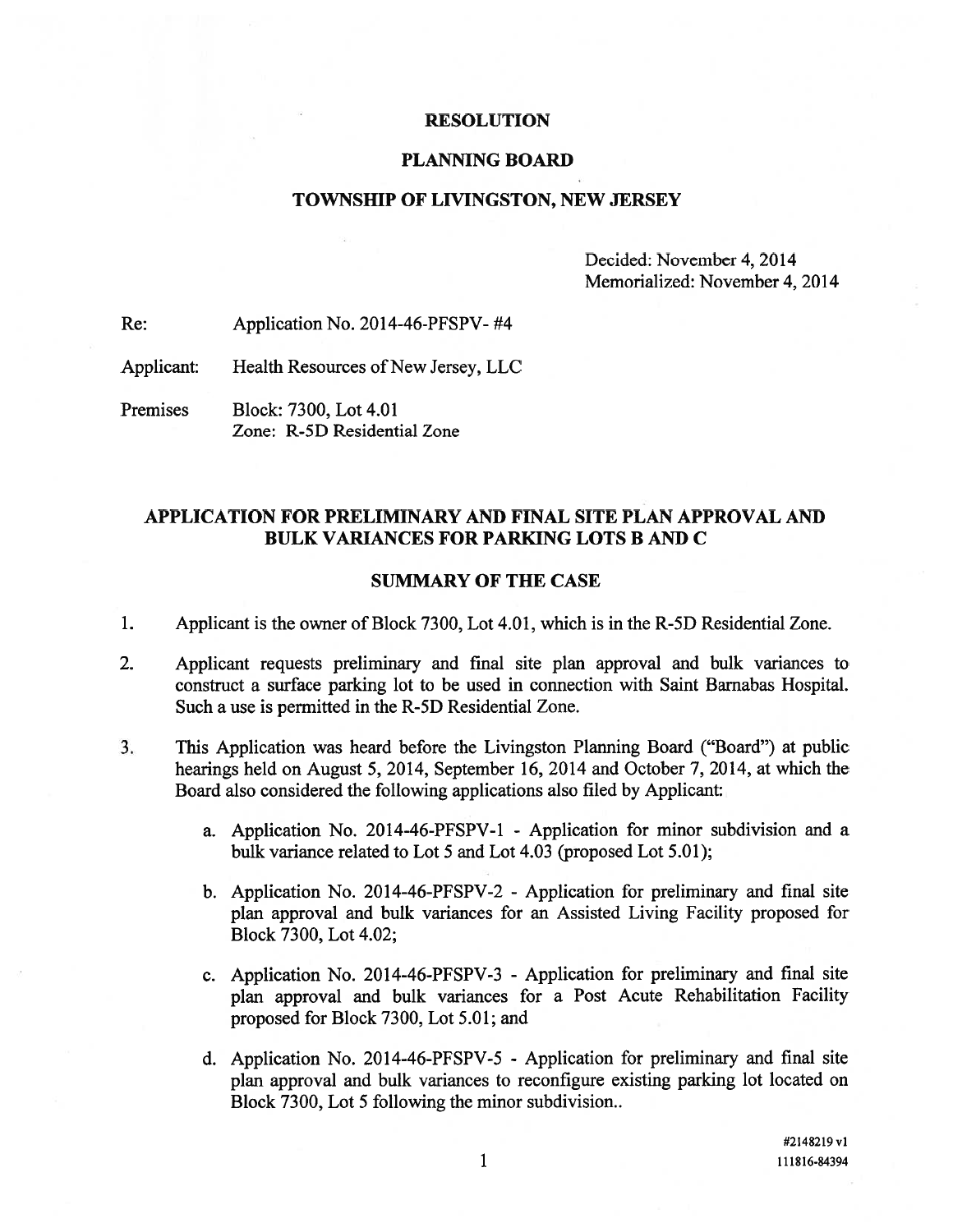- 4. Applicant filed this Application and each of the other four above-referenced applications separately and separate filing fees were computed for each; however, because all five applications involved <sup>a</sup> single Applicant and adjacent property, all five applications were presented as one comprehensive overall Plan as requested by the Township Technical Review Committee (TRAC) and were considered simultaneously at the same public hearings.
- 5. The Township Engineer, Richard Calbi, the Township Assistant Engineer, Jeannette Harduby, and the Township Planner, Veena Sawant, prepared <sup>a</sup> comprehensive detailed repor<sup>t</sup> with regard to all five applications, dated April 8, 2014 and revised through September 15, 2014 ("Professional Report"). It is attached to and incorporated in this Resolution, it will be referred to by page. The property has an extensive history which is well documented on pages 4 and 5 in the Professional Report.
- 6. The Applicant was represented by Barry H. Evenchick, of Walder Hayden, P.A. law firm who presented proof that all jurisdictional requirements including service and publication of notice have been met and that all taxes owed on the site have been paid.
- 7. Testifying on behalf of the Applicant were J. Michael Petry, who was accepted by the Board as an exper<sup>t</sup> in the fields of engineering and planning; Roland Borglund, who was accepted by the Board as an exper<sup>t</sup> in the field of architecture; and Gordon Meth, who was accepted by the Board as an exper<sup>t</sup> in traffic engineering.
- 8. In addition, the Board retained Brian Conway, <sup>a</sup> licensed landscape architect, who presented testimony concerning Applicant's proposed landscaping and the Board retained the following additional professionals who prepared reports in connection with these applications: Maser Consulting (Traffic - 8/20/14); Hatch Mott MacDonald (Sanitary Sewer & Water - 9/15/14); Maser Consulting (Drainage - 9/12/14).
- 9. On October 7, 2014, William Munday of the law firm McCusker, Anselmi, Rosen and Carvelli, appeared on behalf of Inglemoor Care Center L.P. (a potential business competitor of Applicant) in objection. Mr. Munday presented John Chadwick who was accepted by the Board as <sup>a</sup> planning consultant and who testified in opposition to some aspects of some of the requested variances.
- 10. Lawrence Neher, Esq. appeared on behalf of Temple B'Nai Abraham who indicated that the Temple had met with the Applicant and had entered into <sup>a</sup> written agreemen<sup>t</sup> with it with regard to certain aspects of this Application and the other four applications, which impact the Temple properties. He asked the Board to impose <sup>a</sup> condition upon all five applications to require that <sup>a</sup> Certificate of Occupancy not be issued until the Temple had supplied an Estoppel Certificate indicating that the terms the written agreemen<sup>t</sup> between the Applicant and the Temple had been met.
- 11. Three residents from nearby homes appeared either in opposition to aspects of the individual filed applications, or to aspects of them, or to clarify questions with regard to some aspects of the five applications. They were Bunnie Ratner, Jeralyn Kobrick and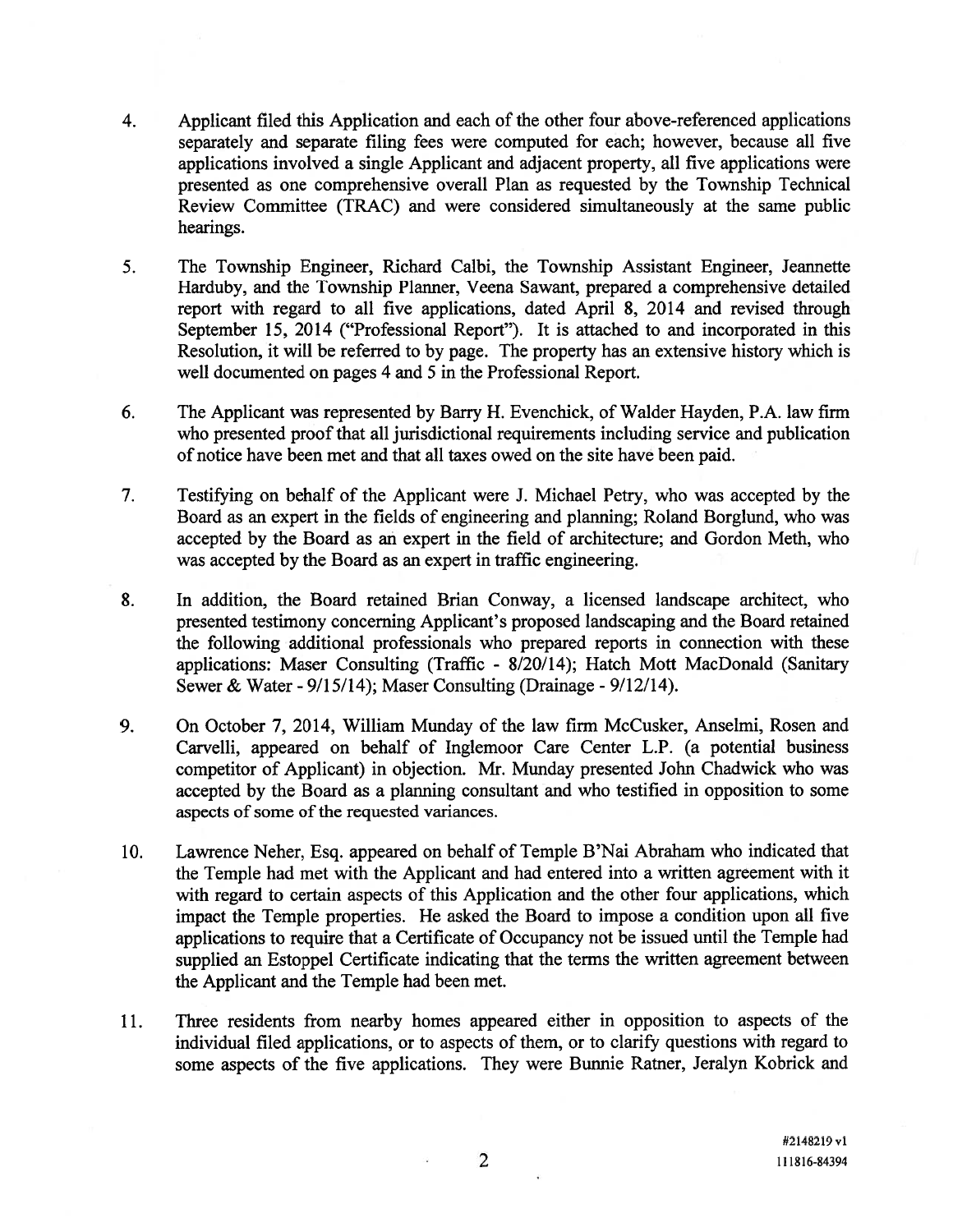- 12. Robert Rashkes. On October 7, 2014, Applicant notified the Board that Applicant had entered into <sup>a</sup> written agreemen<sup>t</sup> with Mrs. Ratner to address her site <sup>p</sup>lan concerns.
- 13. The Board did not receive notice of the terms of the agreements with Temple B'Nai Abraham and Ratner, nor did the Board indicate it would be responsible for enforcement of those agreements. For the record it was also noted that Bunny Ratner is the wife of Board Member Samuel Ratner, who recused himself from this matter.
- 14. Subsequent to the conclusion of the hearings, the Applicant made <sup>a</sup> reques<sup>t</sup> for individual bifurcated Resolutions for each of the five separate Applications.

### FINDINGS OF FACT

- 1. In 2006, <sup>a</sup> prior applicant obtained preliminary and final site <sup>p</sup>lan approva<sup>l</sup> and bulk variances to construct an office building on Lot 4.01. That approval remains in effect, but has not been constructed. Mr. Petry testified that constructing the office building would require rock blasting to occur for <sup>a</sup> 6-month period.
- 2. This Application, if approved, would permit Applicant, in lieu of the office building, to construct <sup>a</sup> bituminous concrete pave<sup>d</sup> parking area with approximately <sup>433</sup> parking spaces on Lot 4.01. During the course of the hearing the Applicant agree<sup>d</sup> to add additional landscaping in the parking lot area which would result in <sup>a</sup> loss of no more than six parking spaces, the actual number of which will be provided to the Township Engineer.
- 3. The parking lots will be used exclusively in connection with Saint Barnabas Medical Center for employee parking. The hospital will provide shuttle service from the parking lots to the main hospital building.
- 4. The propose<sup>d</sup> parking area will have access from East Cedar Street via <sup>a</sup> 24-foot-wide combined access driveway located along the northern property line. The parking lot will connect to an existing parking area used by Saint Barnabas Medical Center, thus expanding parking to be used to service the hospital.
- 5. As part of the construction of the parking area, three retaining walls will be constructed, brush and expose<sup>d</sup> rock will be removed, new deciduous and evergreen trees will be <sup>p</sup>lanted, and 18-foot pole-mounted lights will be installed.
- 6. Instead of <sup>6</sup> months of rock blasting, Mr. Petry testified that the currently propose<sup>d</sup> development would require approximately <sup>30</sup> days of rock removal, much of which could be accomplished without blasting.
- 7. In addition to preliminary and final site <sup>p</sup>lan approval, Applicant requires variances pursuant to N.J.S.A.  $40:55D-70(c)$  from the following provisions of the Township Code: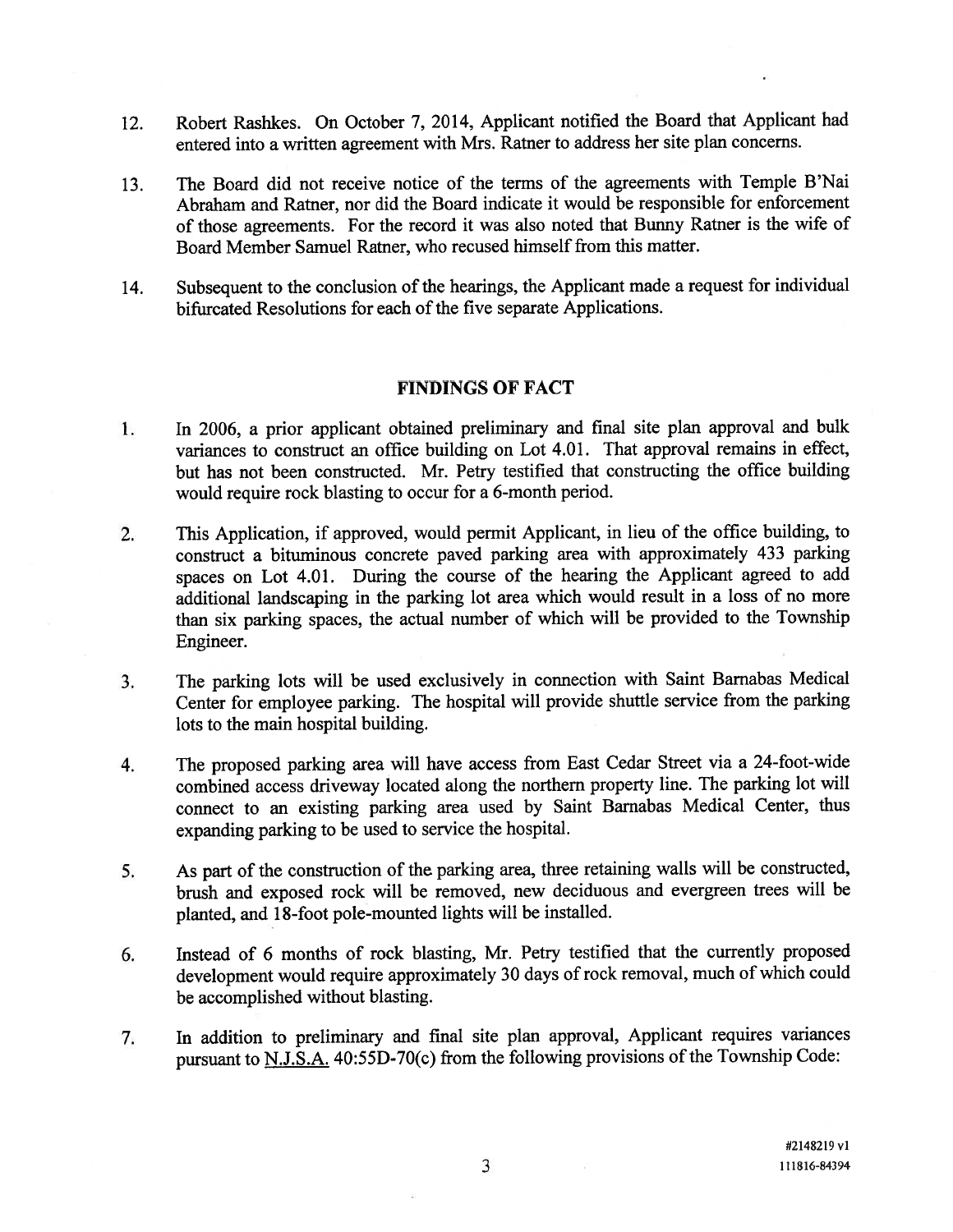- a. § 170-103G(6)(c)[3], which requires <sup>a</sup> parking setback of 20' feet for professional building development, whereas 0' feet is proposed along the property line with Lot 5: and<sup>1</sup>
- b. §170-3A, which requires parking spaces are required to have a depth of 20'. where 18' is proposed.
- 8. The parking lots proposed for Lot 4.01 would be physically connected to the existing parking lots on Lot 5, which are also used for hospital purposes.
- 9. Mr. Petry testified that the proposed parking spaces on Lot 4.01 would measure 18-feet deep, which is the same size as currently used on Lot 5, thus providing consistency between the adjoining parking lots.
- 10. As <sup>a</sup> practical matter, the parking lots on Lot 4.01 and Lot 5 will operate as cohesive parking lots as par<sup>t</sup> of <sup>a</sup> comprehensively planned hospital campus, with some of the parking spaces straddling the lot lines between the two properties. The two properties cannot be merged, however, as Lot 4.01 is in the R-5D District and Lot 5 is in the HH District. The Applicant will provide any necessary easements or deed restrictions as may be required by the Board attorney.
- 11. In response to comments received in the Professional Report, Applicant resubmitted plans to further improve the proposed stormwater facilities and landscaping on Lot 4.01. The approved plans thus comply with all requirements for landscaping and street trees.
- 12. Applicant also agreed to further supplement the proposed landscaping and to comply with the comments presented in <sup>a</sup> letter dated September 30, 2014 from Brian Conway, the landscaping expert retained by the Board. No variance from §170-94 A(8) is necessary because Applicant agreed to comply with his reques<sup>t</sup> with which the Board agreed.
- 13. Mr. Petry also testified that granting the variance would not cause any substantial detriment to the public good or substantially impair the zoning plan or ordinance. Specifically, he testified that the parking lots would largely be used for hospital employees (and not necessarily the public in most instances), the proposed stall sizes are consistent with existing parking spaces on Lot 5, and the lot line would not be perceptible to the average person, as the parking lots were being designed as par<sup>t</sup> of <sup>a</sup> comprehensive hospital campus.
- 14. Mr. Chadwick provided testimony that was contrary to Mr. Petry's testimony. However, Mr. Chadwick's testimony was cursory, unsupported by analysis of facts, and was admittedly not based on <sup>a</sup> thorough review of the plans. By contract, Mr. Petry provided

<sup>&</sup>lt;sup>1</sup> There are no specific requirements in the R-5D Zone concerning the required parking setback from property lines for surface parking lots servicing hospitals. It was suggested by the Board's planner that the standards set forth in  $§170-103G(6)(c)[3]$  could arguably be interpreted to apply. In the alternative, the planner suggested that the requirements for hospital parking in the HH Zone could apply. The HH Zone requires <sup>a</sup> 15' setback for parking. (See §170-118.2D(5)(f)). For the reasons expressed in this Resolution, the Board finds that 0' feet is the appropriate parking setback for this particular property, and therefore, grants the requested variance without necessarily determining whether the required setback is 20' or 15'.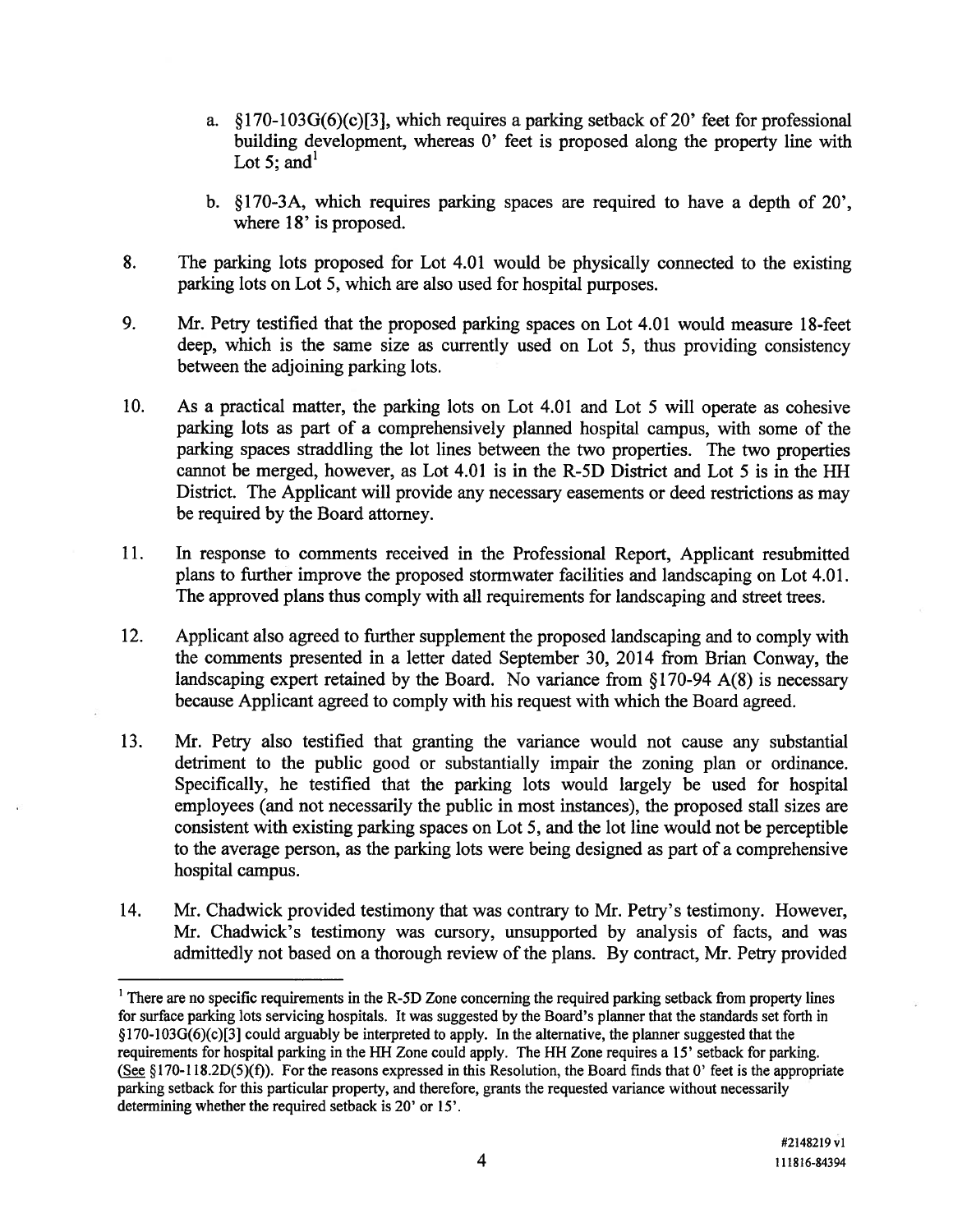significant, factually based testimony over the course of all three hearings. The Board finds Mr. Petry's testimony to be credible. The Board finds Mr. Chadwick's testimony to be <sup>a</sup> net opinion and does not find his testimony to be persuasive. The Board further notes that the objector presenting Mr. Chadwick did not offer any supportive evidence and that the greater breadth of the evidence presented by the Applicant provided greater credibility.

# **CONCLUSIONS**

- 1. The Board grants the reques<sup>t</sup> made by the Applicant for separate Resolutions on each of the five individual Applications which were consolidated for hearing.
- 2. This Application meets the requirements for preliminary and final site plan approval.
- 3. Applicant requires variances from (i) Township Code §170-103G(6)(c)[3], which requires <sup>a</sup> parking setback of 20' feet for professional building development, whereas 0' feet is proposed along the property line with Lot 5; and (ii) §170-3A, which requires parking spaces to have <sup>a</sup> depth of 20', where 18' is proposed.
- 4. The proposed use is permitted in the R-5D Zone, in suppor<sup>t</sup> of the hospital functions. A hospital is an inherently beneficial use, as are the parking lots required for the hospital. Thus, the variances requested in connection with this Application satisfy the positive criteria set forth in N.J.S.A. 40:55D-70(c)(2).
- 5. The Board further finds that the Application would still meet the positive criteria set forth in N.J.S.A. 40:55D-70(c)(2). Among other purposes, the Board concludes that the Application for the purpose of supporting existing and additional medical facilities promotes the public health and contributes to the well-being of persons. The benefits of this Application include, but are not limited to, (i) increasing parking available to the hospital and alleviating congestion; (ii) constructing <sup>a</sup> use that requires far less rock blasting than the previously approved plan; and (iii) creating consistent parking space sizes between the adjoining lots. Because Lot 4.01 and Lot 5 will function as integrated parking lots, there are no detriments associated with having not <sup>a</sup> parking setback between those lots. Thus, the benefits of the Application far outweigh the detriments.
- 6. The Application also satisfies the negative criteria set forth in  $N.J.S.A.$  40:55D-70(c), such that relief can be granted without substantial detriment to the public good and without substantial impairment to the zone plan. Creating <sup>a</sup> comprehensively planned hospital campus, including adjoining parking lots, promotes the goals of the Master Plan. Like Mr. Petry, the Board cannot find any detriment to the public good.

7. The Board grants the variances pursuan<sup>t</sup> to N.J.S.A. 40:55D-70(c)(2) as follows:

A: A variance from Township Code §170-103G(6)(c)[3] of 20 feet is granted to allow <sup>a</sup> zero foot parking setback, and;